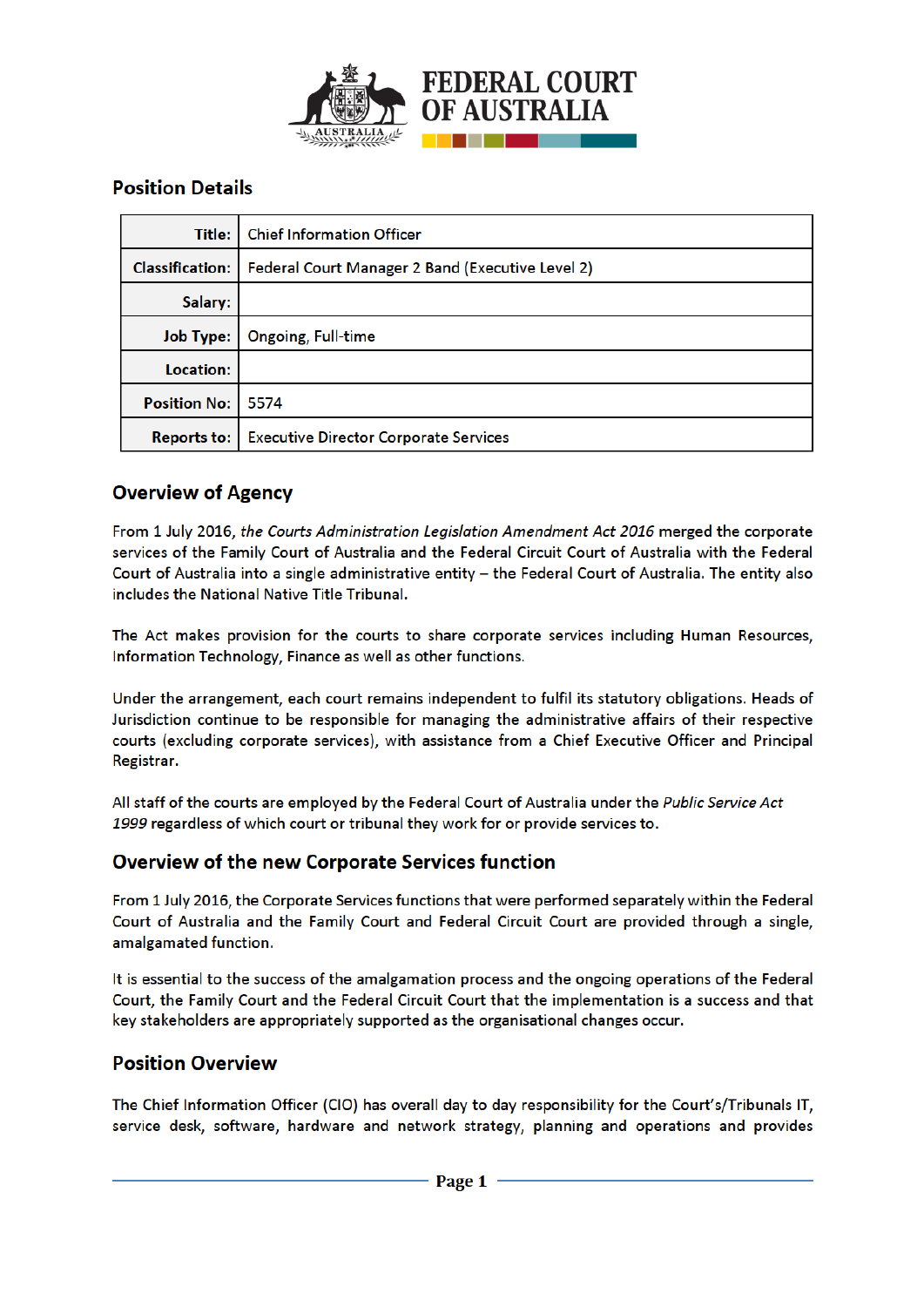strategic direction and leadership to the Court's/Tribunal's on all IT related policy, issues, processes and systems.

The CIO plays a key role in supporting the Court's/Tribunals strategic objective to be a cost efficient and effective organization. The CIO leads and manages all IT related functions for the Court's/Tribunal's. The role requires in-depth knowledge and application of IT planning, standards and practices, as well as the legislative and statutory requirements that apply to the management and distribution of information within and external to the Court's.

The CIO is solutions focused and demonstrates the ability to plan strategically, and initiate, implement, manage and evaluate complex programs, projects and initiatives. The CIO will be proficient in all aspects of written and oral communication, making appropriate recommendations for approvals to the Executive Director and/or the Court's/Tribunal's Executive.

The CIO provides timely, expert advice on sensitive issues, policy, legislation, systems and processes while maintaining and developing key strategic relationships with all stakeholders. The CIO effectively manages change and addresses workplace performance issues where these might arise within the IT function. The CIO contributes to the wider Court's/Tribunals planning and participates in determining the implementation of broader APS objectives, with a specific focus on expert advice on IT related changes.

The position will report directly to the Executive Director Corporate Services.

The occupant of this position will manage all IT resources within the Court's and oversee the deployment of IT resources across all Court sites.

The occupant of this position will be required to work cooperatively with key Court and external stakeholders to ensure that the IT system and data management protocols implemented meet requirements and performance expectations. Additionally, the CIO will need to establish/maintain robust working relationships with the IT industry and potential vendors to ensure that proposed solutions meet actual requirements within reasonable cost parameters.

## **Major Activities**

- Establish and maintain key strategic internal and external stakeholder relationships as the IT function evolves during the implementation and ongoing operations of the amalgamated Corporate Services function.
- Undertake strategic and operational business planning activities to provide clear guidance and direction to the IT team in relation to the implementation of the amalgamated function and the delivery of services to key clients from 1 July 2016.
- Provide strategic and operational technical advice and support to the Court's/Tribunal's staff and senior management on IT policy, processes, systems and issues.
- Strategically plan, implement, manage, review and evaluate a range of transitional projects and initiatives with a focus on confirming the operating environment for the IT function and ensuring that it meets organizational needs and statutory obligations for the 2016/17 FY and beyond.
- Take overall responsibility for the Court's/Tribunal's IT functions ensuring their compliance with relevant legislation, regulations, statutory obligations and accounting standards.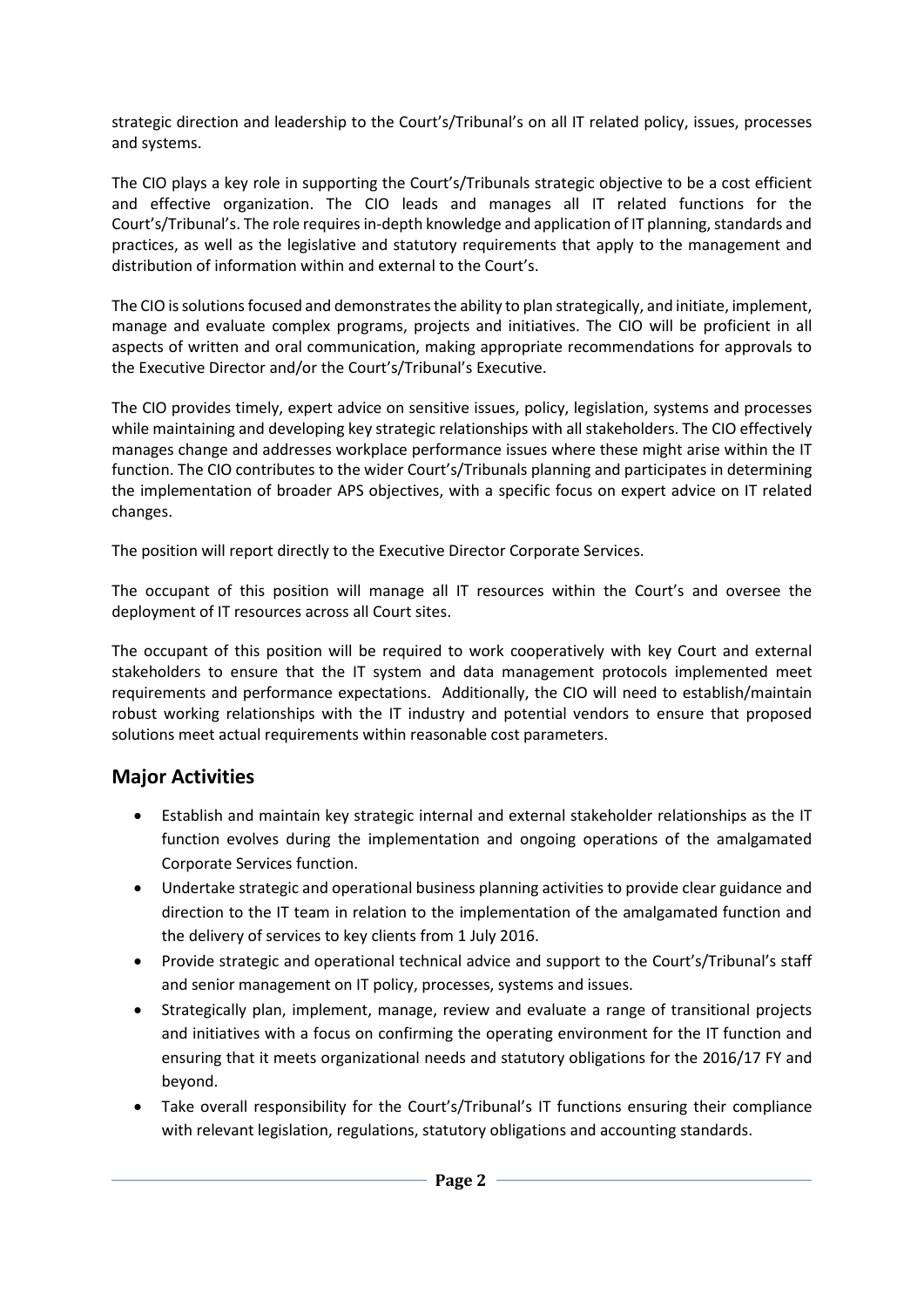- Lead and guide the development of budgets and management of projects, finances, contracts, procurement and expenditure within the section.
- Develop, coach and mentor staff to build a high performing team with a commitment to shared goals.
- Lead and exemplify a healthy and safe working environment, modelling and promoting ethical behaviour and practices consistent with the APS Code of Conduct and APS Values.

# **Competencies & Attributes**

The role requires high-level leadership capability and superior IT specific and general management skills that demonstrate an ability to achieve organizational objectives when leading, contributing and collaborating with other functional teams and key stakeholders within and outside the organization. The CIO evaluates team and individual performance, develops staff, promotes a healthy and safe workplace environment, and models ethical behaviour in accordance with the APS Code of Conduct and APS Values.

## **Formal Qualifications**

### **Mandatory:**

- Extensive experience at a senior executive level in relation to shaping, leading and managing complex IT functions.
- Demonstrated proficiency in the following:
	- $\circ$  Successfully leading an IT team through significant change and performance improvement programs
	- $\circ$  Highly developed consultancy skills and experience. The capacity to lead the business to a greater understanding of how technology affects the organizations success, and how it can facilitate improvement in terms of day to day business activity.
	- o External and internal stakeholder management and engagement
	- $\circ$  Project and financial management skills and experience delivering client centred IT outcomes within agreed timeframes and budgets
	- $\circ$  Strategic IT planning and management developing, implementing and reviewing organizational IT strategies and plans
	- o IT policy development, implementation andreview

### **Selection Criteria**

### **1. Shapes strategic thinking**

- Develop strategic and operational IT advice and support to the Court's/Tribunal's staff, business areas and senior executive team as it transitions to the amalgamated Corporate Services business model.
- Contribute to and support the Court's/Tribunal's vision, purpose and business objectives, inspire a sense of shared purpose and direction within the IT team and translate business plans into IT strategies and plans.
- Create innovative approaches to addressing issues and challenges for delivering IT services to the Court's/Tribunal's business areas.
- **2. Achieves results**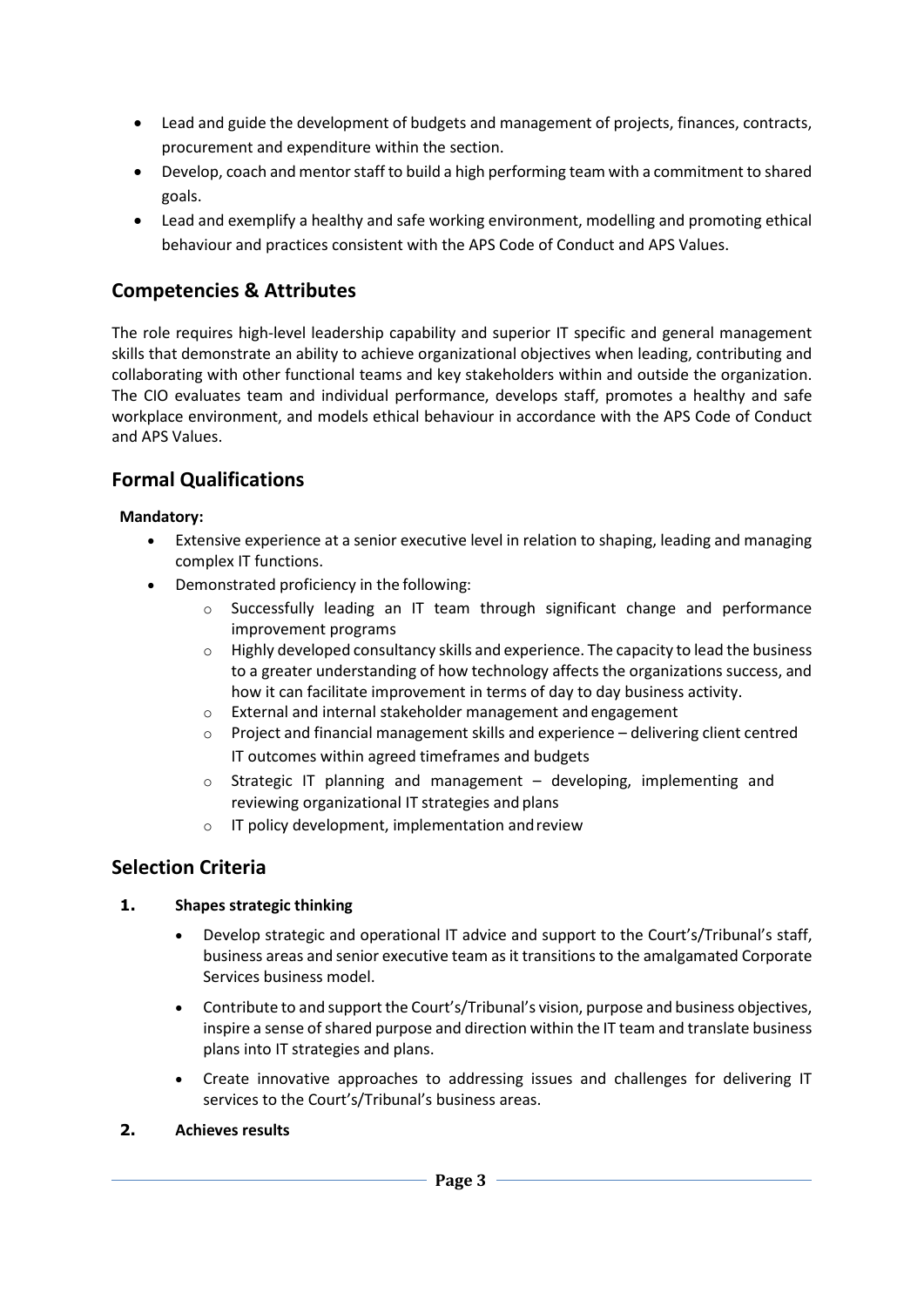- Actively builds a new IT business function consistent with the new Corporate Services business model
- Guides the building and operations of effective IT systems, policies and procedures
- Reviews own work in order to achieve continuous improvement
- Identifies positive opportunities to develop functional and team capabilities

### **3. Cultivates productive working relationships**

- Draws on and builds internal and external relationships to achieve strong outcomes
- Shares expertise and knowledge to improve functional performance
- Works with the business areas to improve general skills and knowledge for managing sensitive issues and developing finance initiatives and budgets.

### **4. Exemplifies personal drive and integrity**

- Models the behaviours required by the APS Values, Employment Principles and Code of Conduct;
- Displays initiative, optimism, and resilience, engages with risk and shows personal courage

### **5. Communicates with influence**

- Highly developed verbal and written communication skills
- Actively adapt style and approach for effective communication
- Negotiate persuasively with a range of internal and external stakeholders

#### **6. Job Specific**

- Demonstrated proficiency in the following:
	- o Stakeholder account management
	- o Leading IT teams through organizational change
	- o Stakeholder management and engagement
	- $\circ$  Strategic IT planning and management developing, implementing and reviewing organizational IT strategies and plans
	- $\circ$  Ability to provide strategic and operational technical advice and support to the Court's/Tribunal's staff and senior management on IT policy, processes, systems and issues.
	- o IT policy development, implementation and review

## **Eligibility**

Employment with the Court is subject to the conditions prescribed in the Public Service Act 1999, and the following:

1. Australian citizenship – the successful applicant must hold Australian citizenship;